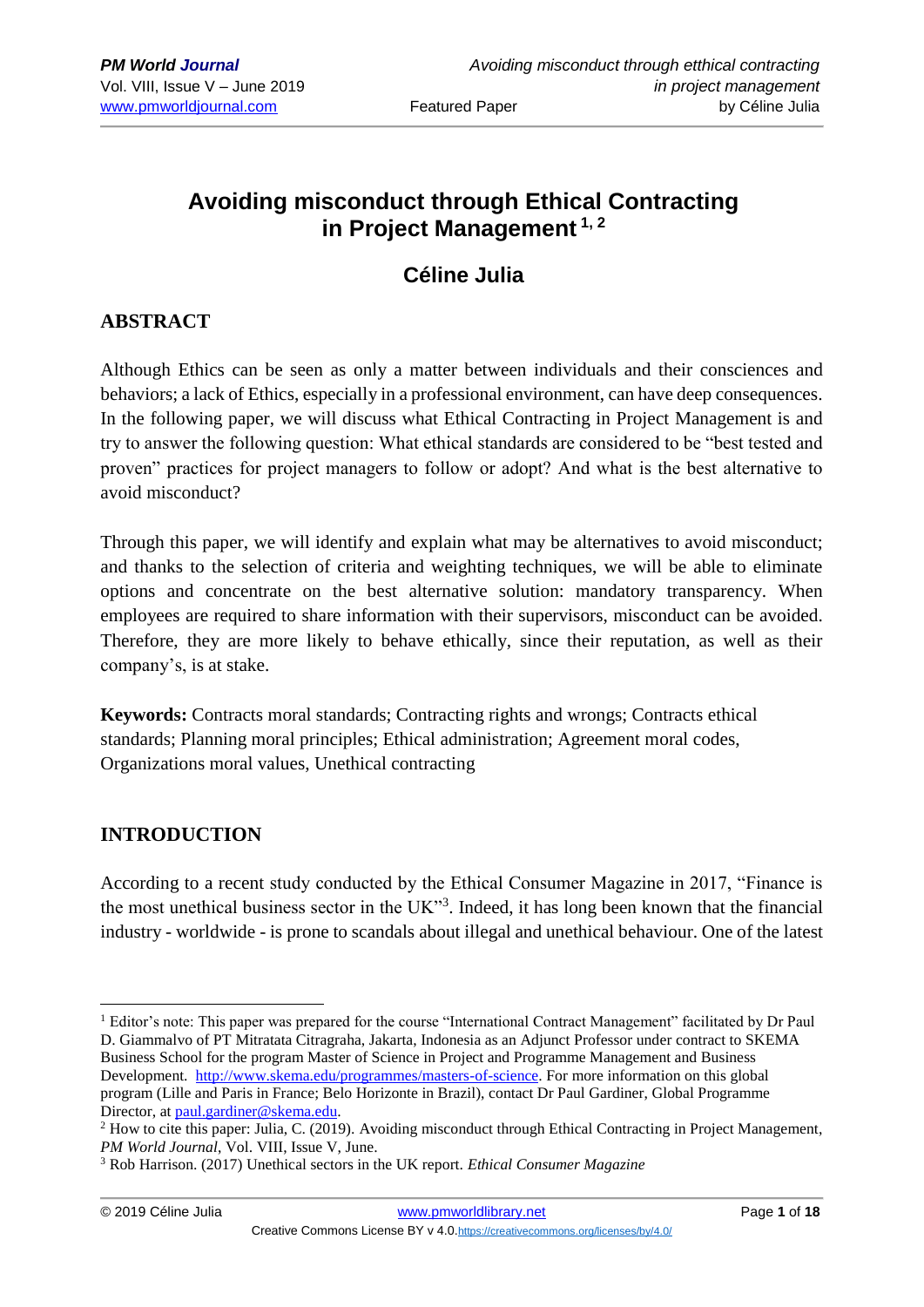example is the Danske Bank, which is currently under investigation after illegal money laundering was revealed.

But, Finance is not the only industry pointed at. From the Oil industry to Retail and even the pharmaceutical sector, moral values have not stopped business leaders from taking unethical decisions. Can't decent profit be earned without putting ethical standards aside?

Although unethical behaviour is often discovered only once the job is completed, it usually starts right at the beginning of a project : at the contracting stage, where owners and contractors tend to make more profit-oriented decisions in order to get the cheapest deal, rather than taking ethical aspects also into account. One example is bid shopping, which consists in "playing one bidder against another to wrangle lower prices, before or after submission of bids"<sup>4</sup>. By cutting costs, such practice can reduce the quality of work produced and impact owners as much as contractors. In spite of the fact that such kind of practice is commonly considered unethical and even prevented in some US states thanks to anti-bid shopping legislation, it still remains widely performed.

Commonly, a contract is defined as "an agreement between two or more parties in which an offer is made and accepted, and that each party benefits" (Lectlaw.com). Although a contract has to be legal in order to be valid and enforceable, it does not have to be ethical.

Some ethical and moral values, such as Human Rights, are considered as universal, but most of them are cultural and personal. For example: a Fashion owner that chooses to work with factories in Bangladesh because they are the cheapest is not illegal, but yet unethical.

So what is the role of the Project Manager when dealing with contracts? Does he only have to apply what he is told (e.g. accept the contractor with the lowest bid price) or must he also try to do his best to integrate ethical aspects such as Fairness, Sustainability, Gender equality… even if not required?

The following Ishikawa diagram shows what causes Project Managers to accept unethical contracts. The three branches are: money, law and people. The causes may be intentional or unintentional.

Bid Shopping definition (n/a). Retrieved from BusinessDictionary.com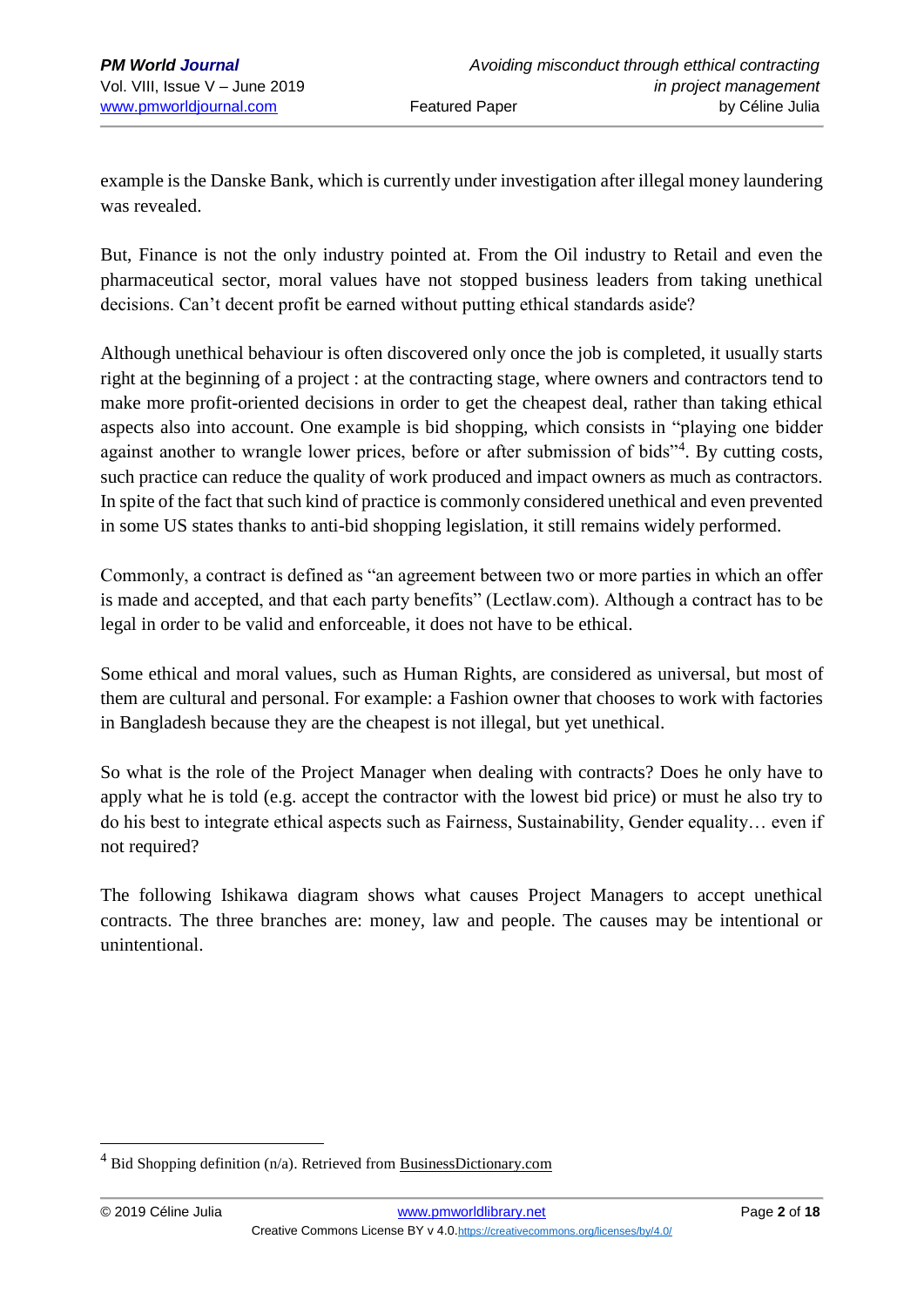

*Figure 1: Ishikawa diagram - intentional and unintentional causes of unethical contracts*<sup>5</sup>

The main cause is that when analysing the risks, Project Managers tend to focus only on the financial ones because they are short-term and directly impact their business; while putting issues about the environment or employee well-being aside, since such risks are more long-term and have an indirect impact.

Why should Project Managers focus on the long-term and make ethical contracting a priority? Based on what are the current PMs practices worldwide, we will discuss what an ethical contract is, and what the cost of integrating ethics in contracts and the risks of unethical contracting are. We will also identify the culture differences on ethics.

## **METHODOLOGY**

## **Step 1: Summarize**

As introduced, because there is a lack of global ethical standards, contracting in project management raises the following question:

What ethical standards are considered to be "best tested and proven" practices for project managers to follow or adopt?

<sup>5</sup> By Author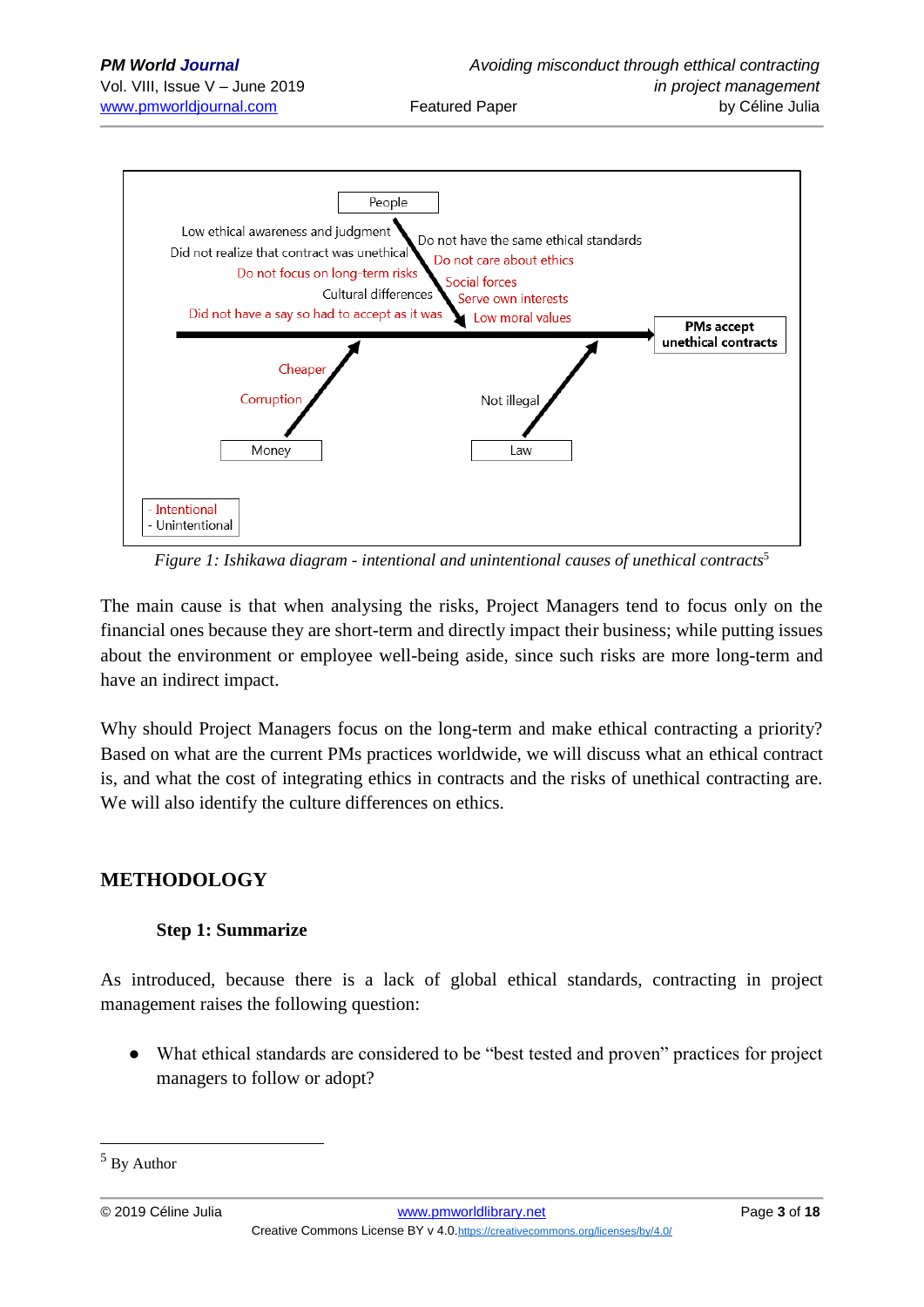### **Step 2: Identification of alternative solutions**

#### **Definition of ethical contracting**

Before identifying any alternative solutions, it is necessary to explain what an ethical contract is. An ethical contract is a contract that binds 2 or more parties, that is legal, and that aims to be durable<sup>6</sup>. Durability, or Sustainability, applies to People and Planet. Through the entire contracting process, an ethical project manager makes sure that the decisions and choices comply with the law, that they do not harm in any way the stakeholders (eg. child labor from a subcontractor), and that they take into account environmental aspects (eg. CO2 pollution). An ethical contract cannot be just about profit. Also, the different binded parties must have the same understandings of what is right and wrong.

Also, ethical contracting implies "assuring fair treatment of bidders, offerors, and contractors"7, and avoiding any sort of misconduct<sup>8</sup> such as conflicts of interest<sup>9</sup>, corruption<sup>10</sup>, fraud and collusion. "Ethics is the basis on which most of the procurement related principles, such as fairness, integrity, and transparency, are based."<sup>11</sup> When contracting, every stage can be a source of misconduct, such as giving gifts at the end of a contract, for example<sup>12</sup>; that is why a good Project Management should be able to detect potential warning signs such as missing files or reluctance to delegate<sup>13</sup>.

### **Lack of ethical global standards**

Although ethical standards are widely understood as "principles and values that promote good behavior, trust and fairness<sup>"14</sup>, ethics are still open to interpretation. That is why there are differences at the cultural and corporate level.

 $7$ Ethics & Procurement Integrity. OGE. Retrieved from

<sup>&</sup>lt;sup>6</sup> Honeyman, C. and Prof. J. H. Wade. 2005. Negotiating Beyond Agreement and Commitment: Why contracts are breached and how to make them more durable (20): 7-17. Bond University.

[https://www.cdc.gov/about/ethics/pdf/OGE\\_Guidance\\_Ethics\\_Proc\\_Integrity.pdf](https://www.cdc.gov/about/ethics/pdf/OGE_Guidance_Ethics_Proc_Integrity.pdf)

 ${}^{8}$ Code of Ethics for Compliance and Ethics Professionals. The Society of Corporate Compliance and Ethics. Retrieved from [http://www.corporatecompliance.org/Portals/1/PDF/Resources/SCCECodeOfEthics\\_English.pdf](http://www.corporatecompliance.org/Portals/1/PDF/Resources/SCCECodeOfEthics_English.pdf)

<sup>&</sup>lt;sup>9</sup>Checklist : Identifying conflict of interest. Integrity. Retrieved from

[https://www.integrity.tas.gov.au/\\_\\_data/assets/pdf\\_file/0003/280479/Identifying\\_conflict\\_of\\_interest\\_risk\\_areas\\_in](https://www.integrity.tas.gov.au/__data/assets/pdf_file/0003/280479/Identifying_conflict_of_interest_risk_areas_in_business_service_areas_-_checklist.pdf) [\\_business\\_service\\_areas\\_-\\_checklist.pdf](https://www.integrity.tas.gov.au/__data/assets/pdf_file/0003/280479/Identifying_conflict_of_interest_risk_areas_in_business_service_areas_-_checklist.pdf)

 $10$ Enhancing Integrity in public procurement: a checklist. OECD. Retrieved from <http://www.oecd.org/gov/41760991.pdf>

<sup>&</sup>lt;sup>11</sup>Ethics in procurement. UN. Retrieved from<https://www.ungm.org/Areas/Public/pph/ch04s04.html>  $12$ Corruption in procurement. Retrieved from

[https://www2.gwu.edu/~clai/training\\_programs/Regulatory\\_Programs/Spring\\_2011/Apr\\_2011\\_Chris\\_Yukins.pdf](https://www2.gwu.edu/~clai/training_programs/Regulatory_Programs/Spring_2011/Apr_2011_Chris_Yukins.pdf)

<sup>&</sup>lt;sup>13</sup>Ethics in procurement. UN. Retrieved from<https://www.ungm.org/Areas/Public/pph/ch04s04.html>

<sup>14</sup> Definition Ethical standards. Retrieved from BusinessDictionary.com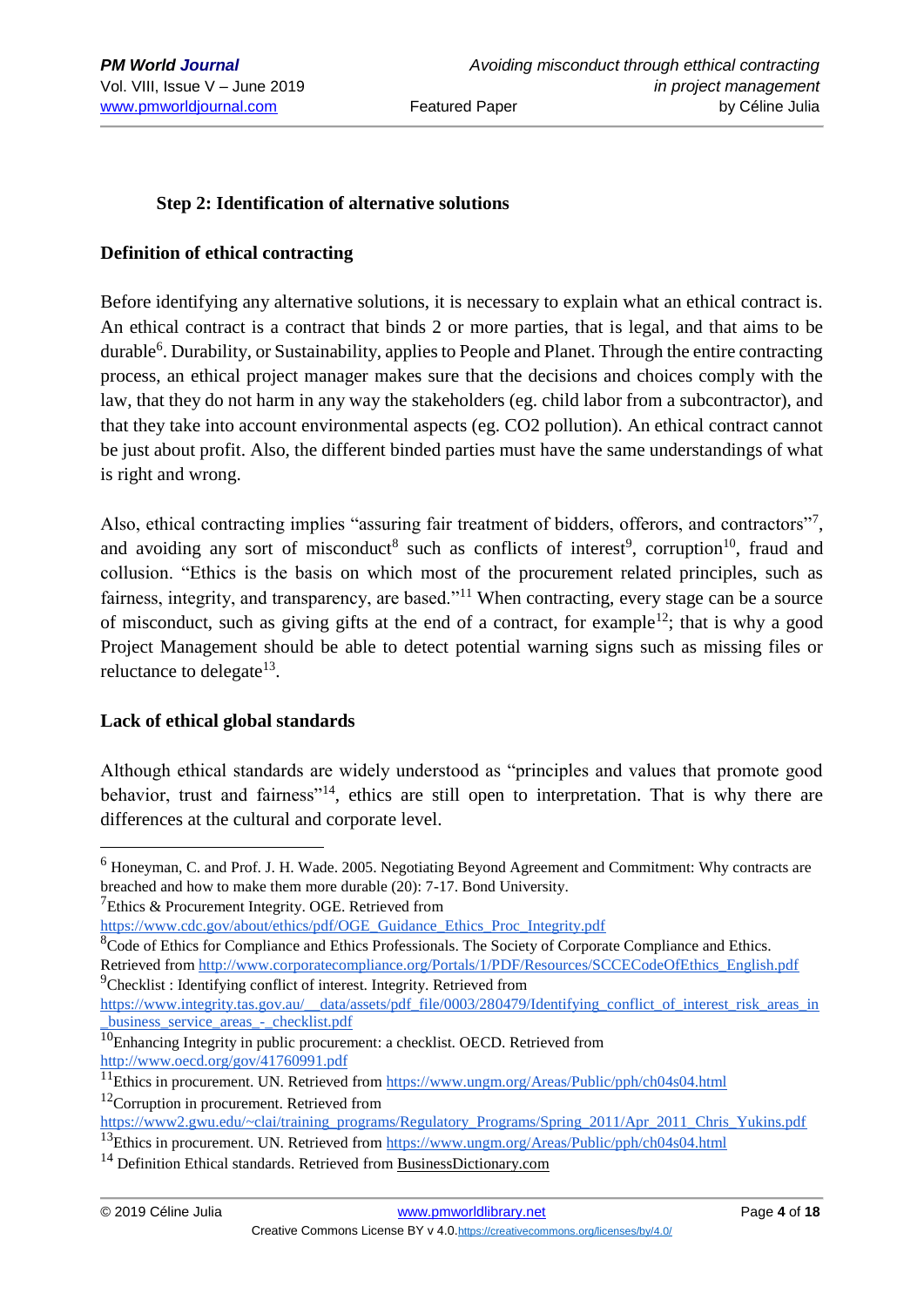## ● **Cultural differences**

Cultural differences concerning contract management may affect the ethical aspects of a contract and the behaviour of the stakeholders. Project Managers may face difficulties when dealing with international contractors because some behaviours might be necessary in his own country but unacceptable in the host country. As an example,  $69.4\%$ <sup>15</sup> of Public firms in Cambodia receive bribe requests. It is the PM's role to decide whether he must stick to his ethical principles and therefore have very little chance of dealing successfully with Cambodian people, or to accept bribery as it is commonly practiced.

## ● **Corporate differences**

Similarly, corporations do not all have the same Code of Ethics or Conduct. For example, some may not focus on environmental aspects, and this will reflect in their contract dealings. When facing such issues, the PM's role will be to either compromise, or choose contractors that have the same values and principles.

### **Identification of Best practices**

Although globally recognised ethical standards does not exist, as values and principles depend on each individual understandings and culture; it is still possible to identify what can be the Best Practices when dealing contracts internationally. The Society of Corporate Compliance and Ethics (SCCE) has issued a Code of Ethics for Compliance and Ethics Professionals<sup>16</sup>. This Code can be considered as a benchmark of excellence.

### **Alternative solutions**

## **1. Better protection for whistleblowers**

According to Paragraph 1.4 of the Code of Conduct from the SCCE, if a professional becomes aware of a misconduct, he must be able to report it to public officials if the issue has not been resolved at the company level. Moreover, if a company does not follow what the Ethics expert advises, then the Ethics advisor should quit from the company (Paragraph 1.4).

<sup>&</sup>lt;sup>15</sup> 20 Countries Where Bribery In Business Is Common Practice. (2017, April 25) Retrieved from <https://www.worldatlas.com/articles/20-countries-where-bribery-in-business-is-common-practice.html>

<sup>&</sup>lt;sup>16</sup>Code of Ethics for Compliance and Ethics Professionals. The Society of Corporate Compliance and Ethics. Retrieved from [http://www.corporatecompliance.org/Portals/1/PDF/Resources/SCCECodeOfEthics\\_English.pdf](http://www.corporatecompliance.org/Portals/1/PDF/Resources/SCCECodeOfEthics_English.pdf)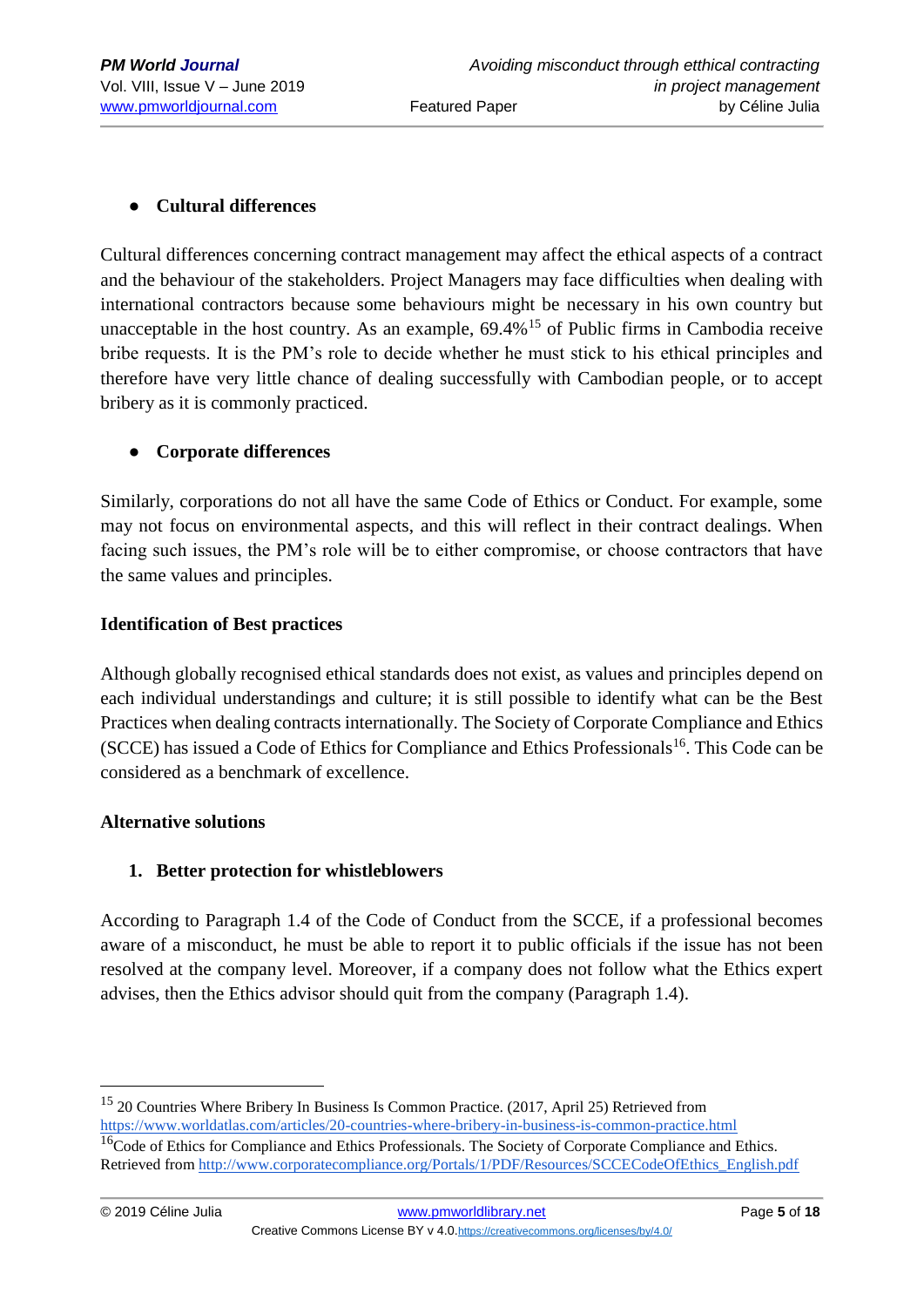In practice, few have the courage to get to that level because of the fear of being fired, or having their career damaged. So far, global protection laws for whistleblowers do not exist.<sup>1718</sup> But at the company level, employees must have the right to report wrongdoing without any consequences.

## **2. Mandatory training for PMs on ethics**

Another solution is to make training about ethics mandatory for project managers.<sup>19</sup> When dealing with contracts, they should be able to identify ethical matters, and better understand the impact of culture on ethics. They will also learn the benefits of focusing on the long-term. At this stage, PMs can still put ethics aside, but at least, they have the knowledge.

## **3. Ethics in certifications**

Although PMI<sup>20</sup>, APM<sup>21</sup>, IPMA<sup>22</sup> and AACE<sup>23</sup> have issued their own Codes of Conduct, they are only guides that PMs can refer to. Therefore, a solution to our problem would be to make concrete ethical application a requirement to obtain the certification. In other words, PMs who want to be certified must be able to show that they implement ethical measures and make ethical decisions when doing their job.

This solution also includes the alignment of PMI, APM, IPMA and AACE's Codes of Conduct with the SCCE Code of Conduct, as it is more complete and stringent. As an example, only the Guild of Project Controls<sup>24</sup> has adopted the SCCE Code as their basis for their code of ethics. As Glenn Butts, from NASA said "Before things change - the approach and consequences must change!"25.

<sup>&</sup>lt;sup>17</sup>Whistleblower Protection Act. Retrieved from [https://en.wikipedia.org/wiki/Whistleblower\\_Protection\\_Act](https://en.wikipedia.org/wiki/Whistleblower_Protection_Act)

<sup>&</sup>lt;sup>18</sup>Whistleblower Protection EU. Retrieved from [https://ec.europa.eu/commission/news/whistleblower-protection-](https://ec.europa.eu/commission/news/whistleblower-protection-2018-apr-23_en)[2018-apr-23\\_en](https://ec.europa.eu/commission/news/whistleblower-protection-2018-apr-23_en)

 $19$ Ethical Contracting: Is It Possible? Retrieved from [https://www.ecmag.com/section/your-business/ethical](https://www.ecmag.com/section/your-business/ethical-contracting-it-possible)[contracting-it-possible](https://www.ecmag.com/section/your-business/ethical-contracting-it-possible)

<sup>&</sup>lt;sup>20</sup>Code of Ethics & Professional Conduct, PMI. Retrieved from<https://www.pmi.org/about/ethics/code>

<sup>&</sup>lt;sup>21</sup>Ethics in Project Management, APM. Retrieved fro[m https://www.apm.org.uk/resources/find-a-resource/ethics](https://www.apm.org.uk/resources/find-a-resource/ethics-in-project-management/)[in-project-management/](https://www.apm.org.uk/resources/find-a-resource/ethics-in-project-management/)

<sup>&</sup>lt;sup>22</sup>IPMA Code of Ethics and Professional Conduct. Retrieved from [https://www.ipma.world/assets/IPMA-Code-of-](https://www.ipma.world/assets/IPMA-Code-of-Ethics-and-Professional-Conduct.pdf)[Ethics-and-Professional-Conduct.pdf](https://www.ipma.world/assets/IPMA-Code-of-Ethics-and-Professional-Conduct.pdf)

<sup>&</sup>lt;sup>23</sup>AACE Canon of Ethics. Retrieved from<http://web.aacei.org/about-aace/govdocuments/canon-of-ethics>

<sup>&</sup>lt;sup>24</sup>Guild Code of Ethics. Retrieved from<http://www.planningplanet.com/guild/code-of-ethics>

 $^{25}$ Build Management Competency. Glenn Butts. (2010, September). Retrieved from

[http://www.build-project-management-competency.com/wp-content/uploads/2010/09/Glenn.Butts-Mega-Projects-](http://www.build-project-management-competency.com/wp-content/uploads/2010/09/Glenn.Butts-Mega-Projects-Estimates.pdf)[Estimates.pdf](http://www.build-project-management-competency.com/wp-content/uploads/2010/09/Glenn.Butts-Mega-Projects-Estimates.pdf)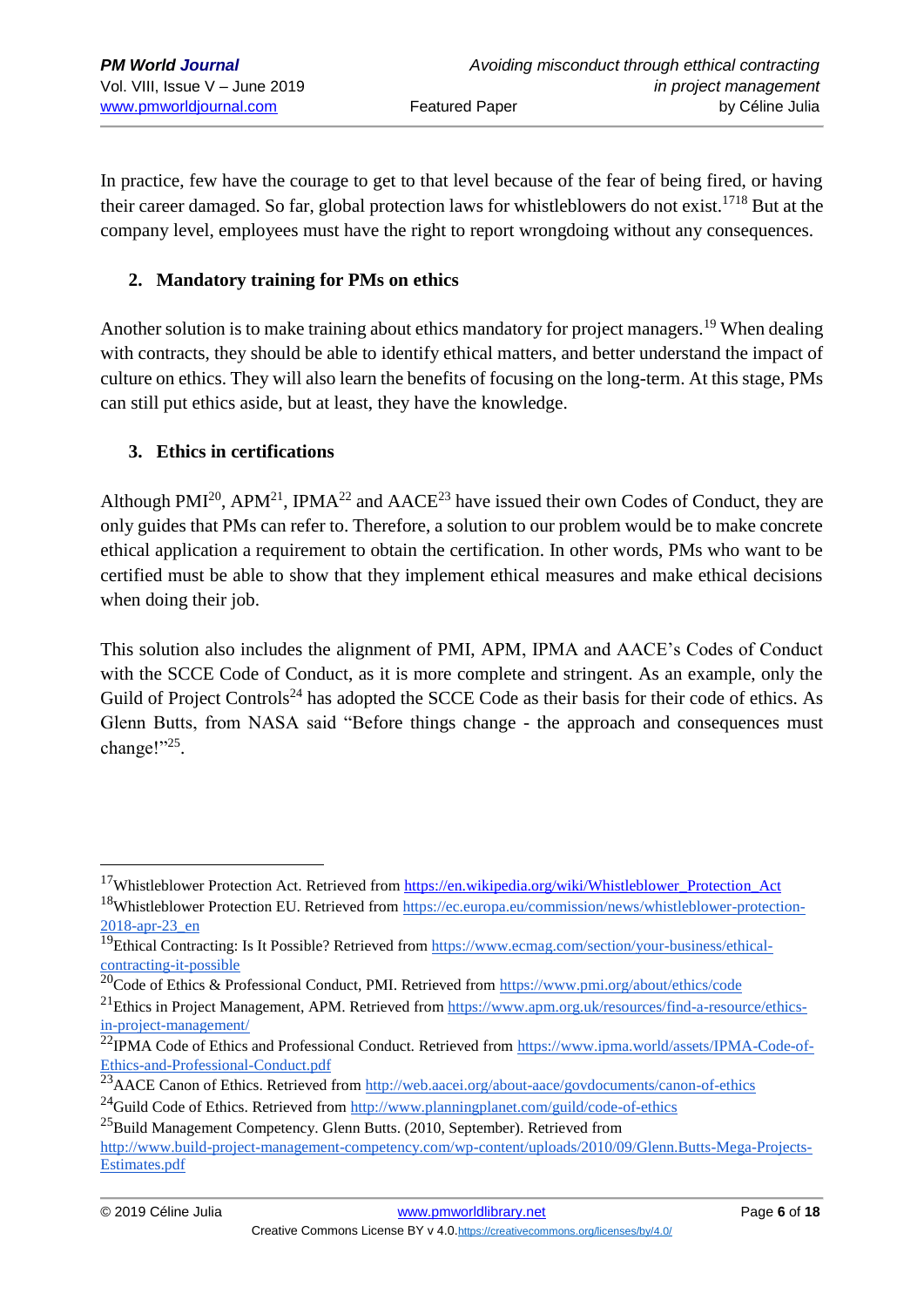### **4. Tougher legislation**

Another solution would be to implement tougher laws regarding ethics<sup>26</sup>, the environment, employment conditions, contract breaches, etc. Those laws would be global to avoid any issues with culture differences in terms of ethics.

### **5. Mandatory transparency**

Risk of misconduct and unethical behaviour is enhanced when employees hold confidential information for themselves<sup>27</sup>. A solution would be to make transparency mandatory between the employees and their managers: employees will have to share every document/information concerning the contract with their managers.

## **6. Clear and strict accountability**

When employees know that they are personally accountable<sup>28</sup> for their behavior, they are less likely to behave unethically. The implementation of a strict Code of Conduct within the organization, that would also clearly define the consequences of misconduct, can be a solution.

### **Attributes to measure and evaluate each alternative**

To determine which attributes are the most relevant, we will put ourselves in the shoes of an Owner and ask ourselves the following question "How can I make my project managers follow the best practices and deal ethical contracts?".

In order to rank the possible solutions from best to worst, we will consider the following attributes:

- Cost: will this solution cost me money?<sup>29</sup>
- Duration: which amount of time will this solution need to get implemented?<sup>30</sup>
- Effectiveness: how much will this solution impact PMs behaviour?

 $^{27}$ Checklist : Identifying conflict of interest. Integrity. Retrieved from

[https://www.integrity.tas.gov.au/\\_\\_data/assets/pdf\\_file/0003/280479/Identifying\\_conflict\\_of\\_interest\\_risk\\_areas\\_in](https://www.integrity.tas.gov.au/__data/assets/pdf_file/0003/280479/Identifying_conflict_of_interest_risk_areas_in_business_service_areas_-_checklist.pdf) [\\_business\\_service\\_areas\\_-\\_checklist.pdf](https://www.integrity.tas.gov.au/__data/assets/pdf_file/0003/280479/Identifying_conflict_of_interest_risk_areas_in_business_service_areas_-_checklist.pdf)

 $^{26}$ Do Stronger Laws Prevent Corporate Crime? (2007, April 1). Retrieved from <https://sloanreview.mit.edu/article/do-stronger-laws-prevent-corporate-crime/>

<sup>&</sup>lt;sup>28</sup>Enhancing Integrity in public procurement: a checklist. OECD. Retrieved from <http://www.oecd.org/gov/41760991.pdf>

 $29$ How much does it cost to be ethical? (2013, November 11). Retrieved from <https://blog.iese.edu/ethics/2013/11/28/how-much-does-it-cost-to-be-ethical-what-is-the-cost-of-corruption/> <sup>30</sup>The importance of time tracking in project management. Retrieved from <http://www.projectcoordinator.net/en/blog/the-importance-of-time-tracking-in-project-management>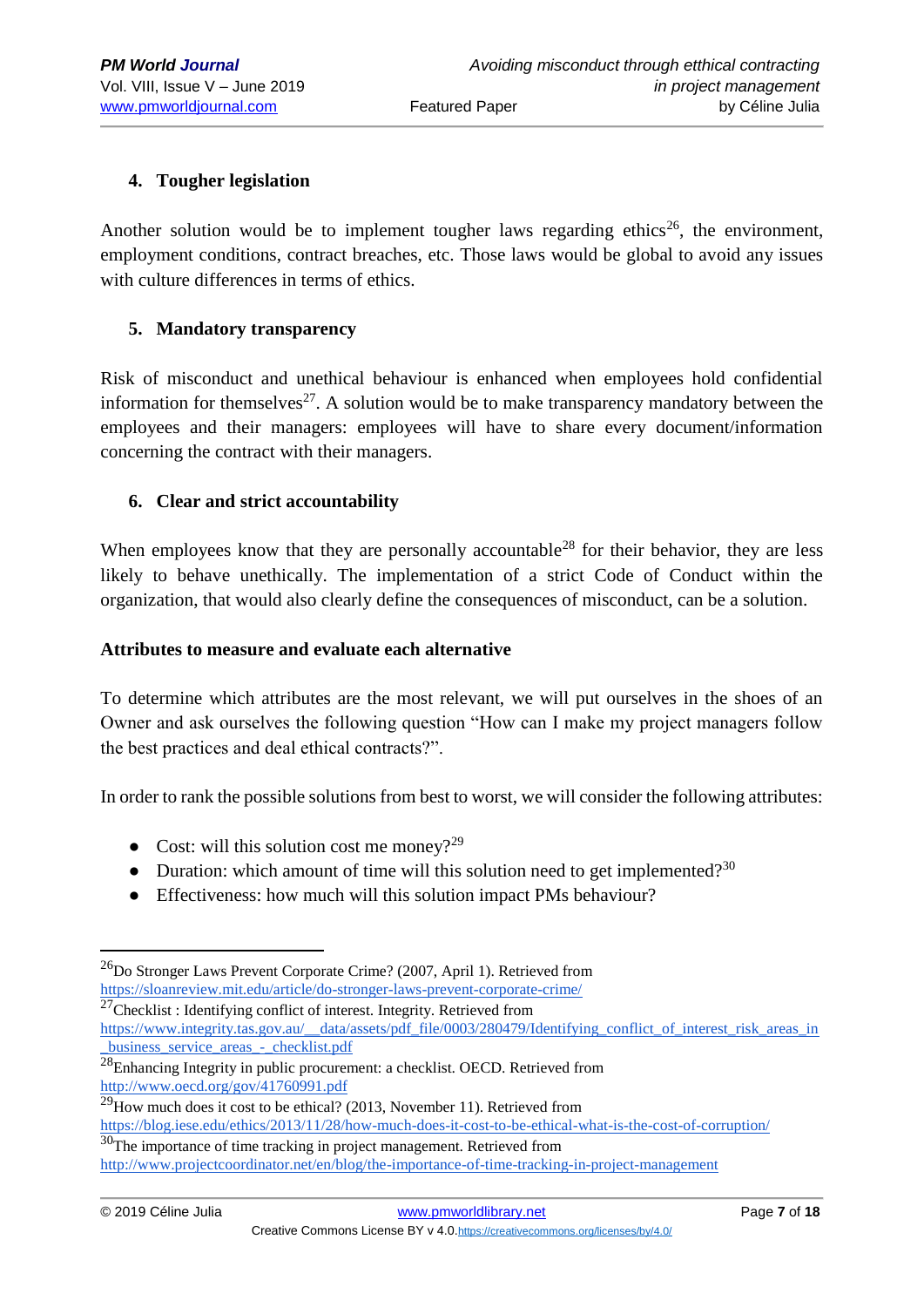- Feasibility: is this solution feasible at a company level?<sup>31</sup>
- Company image: will this solution improve our company's image? $32$
- Sustainability: can this solution reach some of the UN's 8 MD Goals, especially 3.Promote gender equality, 7.Ensure environmental sustainability, and 8.Develop a global partnership for development?<sup>33</sup>

We will also use the 5 SMART goals as scoring attributes  $34$ :

- $\bullet$  S specific and clear
- M measurable
- A agreed upon
- R realistic, relevant, reasonable, results-oriented
- $\bullet$  T trackable

## **Step 3: Development of the Feasible Alternatives**

To determine which of these attributes have the most impact, we will use a non-compensatory model<sup>35</sup>, based on disjunctive reasoning.

|                          | Cost         | Dura<br>tion | <b>Effectiv</b><br>eness | Feasib<br>ility | Ima<br>ge      | <b>Sustaina</b><br>bility | <b>Specific</b> | <b>Measur</b><br>able | Agreed<br>upon   | Realistic        | Trackab<br>le  | Ordinal<br>ranking |
|--------------------------|--------------|--------------|--------------------------|-----------------|----------------|---------------------------|-----------------|-----------------------|------------------|------------------|----------------|--------------------|
| Cost                     |              | л            | $\overline{0}$           | $\overline{0}$  | $\overline{0}$ | $\overline{0}$            | п.              | 1                     | $\boldsymbol{0}$ | $\boldsymbol{0}$ | ш              | $\overline{4}$     |
| <b>Duration</b>          | $\mathbf{0}$ |              | $\overline{0}$           | $\overline{0}$  | $\overline{0}$ | $\overline{0}$            | $\mathbf{0}$    | $\overline{0}$        | $\overline{0}$   | $\overline{0}$   | $\overline{0}$ | $\overline{0}$     |
| <b>Effectivenes</b><br>s | $\mathbf{1}$ |              |                          | л               |                |                           |                 | $\blacksquare$        |                  |                  |                | 10                 |
| Feasibility              | 1            | п            | $\overline{0}$           |                 |                | $\blacksquare$            | п               | $\mathbf{1}$          | $\mathbf{1}$     |                  |                | 9                  |
| Image                    |              | л            | $\overline{0}$           | $\overline{0}$  |                | $\overline{0}$            |                 | 1                     | $\overline{0}$   | $\overline{0}$   |                | 5                  |
| Sustainabili<br>ty       | $\mathbf{1}$ | - 1          | $\overline{0}$           | $\overline{0}$  |                |                           |                 | 1                     | $\overline{0}$   | $\overline{0}$   |                | 6                  |
| <b>Specific</b>          | $\mathbf{0}$ |              | $\overline{0}$           | $\overline{0}$  | $\overline{0}$ | $\mathbf{0}$              |                 | 1                     | $\overline{0}$   | $\overline{0}$   |                | 3                  |

 $31$ Enhancing Integrity in public procurement: a checklist. OECD. Retrieved from

<http://www.oecd.org/gov/41760991.pdf>

<https://www.inc.com/encyclopedia/corporate-image.html>

<sup>34</sup>Smart goals. Project Smart. Retrieved from<https://www.projectsmart.co.uk/smart-goals.php>

<sup>&</sup>lt;sup>32</sup>Corporate Image - Encyclopaedia - Business Terms. Retrieved from

<sup>&</sup>lt;sup>33</sup>MDG Goals. United Nations. Retrieved from

[http://www.undp.org/content/undp/en/home/sdgoverview/mdg\\_goals.html](http://www.undp.org/content/undp/en/home/sdgoverview/mdg_goals.html)

<sup>35</sup> Sullivan, Wickes & Kroelling (2014) Engineering Economics 15th Edition Using the approach. Retrieved from: <http://www.planningplanet.com/guild/gpccar/managing-change-the-owners-perspective>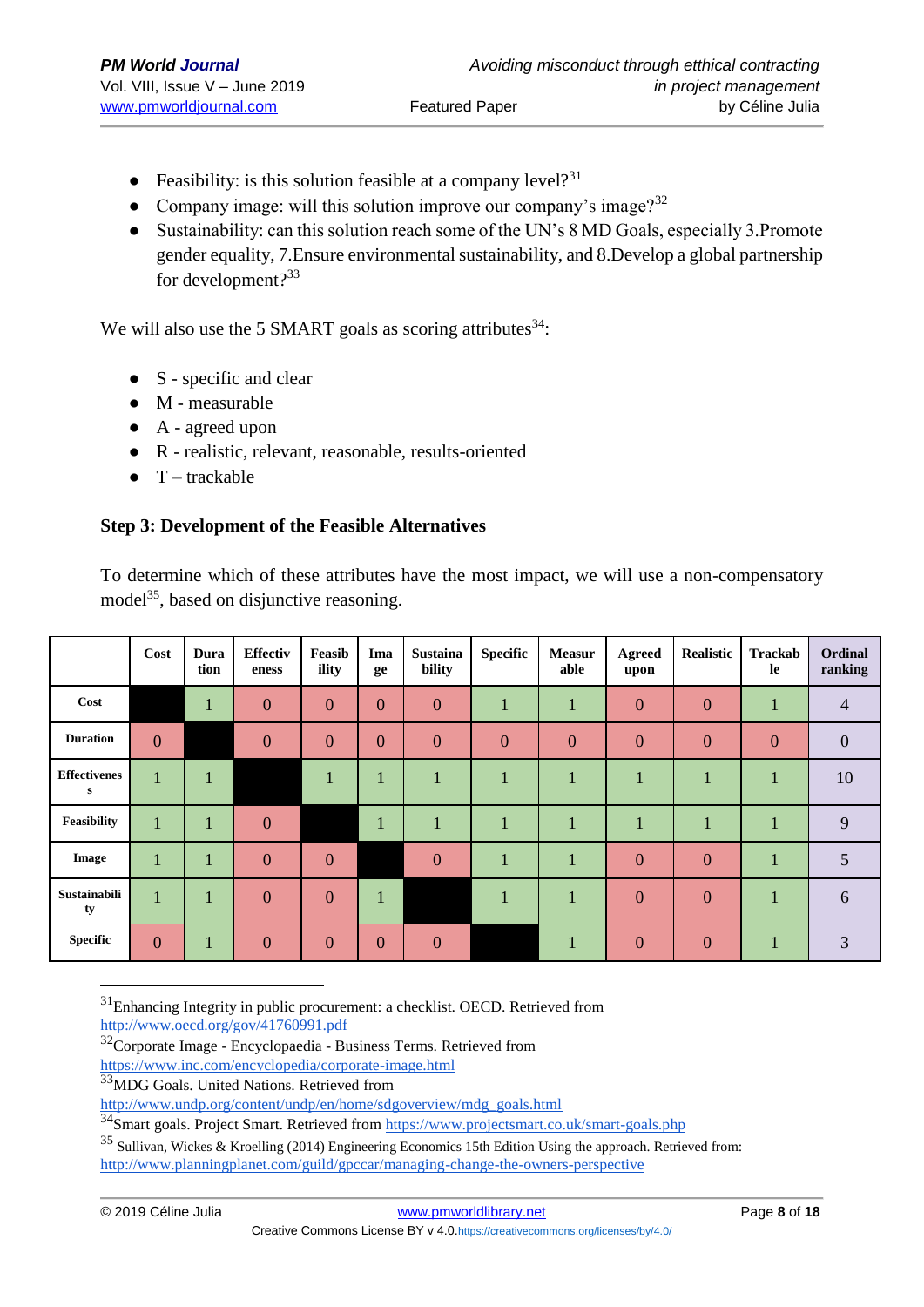| Measurable       | $\bf{0}$ |  | $\theta$         | $\overline{0}$ |          |          |  |  |  |
|------------------|----------|--|------------------|----------------|----------|----------|--|--|--|
| Agreed<br>upon   |          |  | $\left( \right)$ |                |          |          |  |  |  |
| <b>Realistic</b> |          |  | 0                |                |          |          |  |  |  |
| Trackable        | 0        |  | $\Omega$         | $\overline{0}$ | $\Omega$ | $\Omega$ |  |  |  |

*Table 1 - Attributes ordinal ranking*<sup>36</sup>

The most important attribute is **effectiveness**, then feasibility, sustainability, company image and then cost. The least impactful attribute is duration.

#### **Step 4: Selection of the Criteria to ACCEPT or REJECT the Alternative Solutions**

Using a multi-attribute decision making model<sup>37</sup> will enable us to determine the best option possible, from an Owner perspective.

| Good | Medium | <b>Bad</b> |
|------|--------|------------|
|      | 0.5    |            |

|                            | <b>Better</b><br>protection for<br>whistleblowers | <b>Training for</b><br><b>PMs</b> on<br>ethics | Ethics in<br>certifications | <b>Tougher</b><br>legislation | <b>Mandatory</b><br><b>Transparency</b> | <b>Strict</b><br>accountability |
|----------------------------|---------------------------------------------------|------------------------------------------------|-----------------------------|-------------------------------|-----------------------------------------|---------------------------------|
| <b>Effectiveness</b><br>38 | Good                                              | Good                                           | Very good                   | Very good                     | Very good                               | Very good                       |
| <b>Feasibility</b>         | High                                              | High                                           | Low                         | Low                           | High                                    | High                            |
| Cost <sup>39</sup>         | None                                              | Expensive                                      | Medium                      | Expensive                     | None                                    | None                            |
| <b>Duration</b>            | Low                                               | Long                                           | Long                        | Very long                     | Low                                     | Low                             |
| Image <sup>4041</sup>      | High                                              | High                                           | High                        | High                          | Medium                                  | Medium                          |

<sup>&</sup>lt;sup>36</sup>Bv Author

 $37$ Sullivan, Wickes & Kroelling (2014) Engineering Economics 15th Edition Then the second step is to calculate the relative weighting of each attribute. Retrieved from: [http://www.planningplanet.com/guild/gpccar/managing](http://www.planningplanet.com/guild/gpccar/managing-change-the-owners-perspective)[change-the-owners-perspective](http://www.planningplanet.com/guild/gpccar/managing-change-the-owners-perspective)

<sup>&</sup>lt;sup>38</sup> Implementing an effective corporate ethics policy (2014, June 1st). Retrieved from <https://www.fm-magazine.com/issues/2014/jun/20149701.html>

 $39\overline{D}$ oes running a business ethically add value or cost? (2012). Retrieved from

<https://www.goodcorporation.com/fr/business-ethics-debates/does-running-a-business-ethically-add-value-or-cost/>

<sup>&</sup>lt;sup>40</sup>The Advantages of Ethical Behavior in Business (2018, June 29). Retrieved from

<https://smallbusiness.chron.com/advantages-ethical-behavior-business-21067.html>

 $41$ The Importance of Business Reputation. (n/a). Retrieved from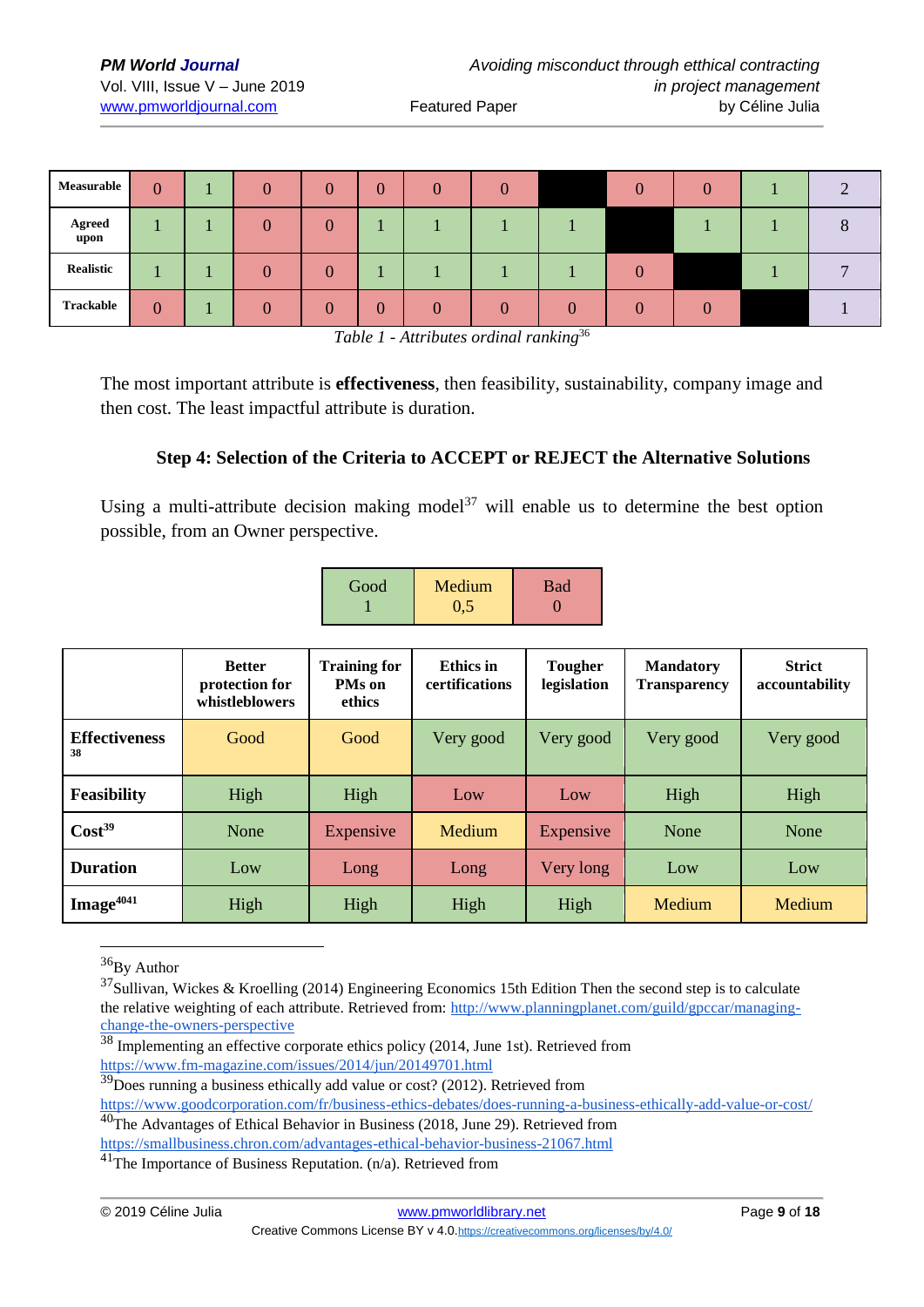| Sustainability     | High          | <b>Medium</b><br>Medium |        | High | High          |               |  |
|--------------------|---------------|-------------------------|--------|------|---------------|---------------|--|
| <b>Specific</b>    | <b>Medium</b> | Medium                  | Medium | Low  | High          | High          |  |
| <b>Measurable</b>  | <b>Medium</b> | High                    | High   | Low  | <b>Medium</b> | <b>Medium</b> |  |
| <b>Agreed upon</b> | <b>Medium</b> | High                    | Medium | Low  | High          | <b>Medium</b> |  |
| <b>Realistic</b>   | High          | High<br>Medium          |        | Low  | High          | High          |  |
| <b>Trackable</b>   | <b>Medium</b> | High                    | Medium | Low  | <b>Medium</b> | Medium        |  |

*Table 2 - Marking of the alternative solutions<sup>42</sup>*

Then weighing each attribute:

|                      | <b>Better</b><br><b>Protection for</b><br>whistleblowers | <b>Training for</b><br>PMs on<br>ethics | <b>Ethics</b> in<br><b>Certifications</b> | <b>Tougher</b><br><b>Legislation</b> | <b>Mandatory</b><br><b>Transparency</b> | <b>Strict</b><br><b>Accountability</b> |
|----------------------|----------------------------------------------------------|-----------------------------------------|-------------------------------------------|--------------------------------------|-----------------------------------------|----------------------------------------|
| <b>Effectiveness</b> | 0,5                                                      | 0,5                                     | $\mathbf{1}$                              | $\mathbf{1}$                         | $\mathbf{1}$                            | $\mathbf{1}$                           |
| <b>Feasibility</b>   | $\mathbf{1}$                                             | $\mathbf{1}$                            | $\mathbf{0}$                              | $\mathbf{0}$                         | $\mathbf{1}$                            | $\mathbf{1}$                           |
| Cost                 | $\mathbf{1}$                                             | $\boldsymbol{0}$                        | 0,5                                       | $\boldsymbol{0}$                     | $\mathbf{1}$                            | $\mathbf{1}$                           |
| <b>Duration</b>      | $\mathbf{1}$                                             | $\overline{0}$                          | $\overline{0}$                            | $\overline{0}$                       | $\mathbf{1}$                            |                                        |
| Image                | $\mathbf{1}$                                             | $\mathbf{1}$                            | $\mathbf{1}$                              | $\mathbf{1}$                         | 0,5                                     | 0,5                                    |
| Sustainability       | $\mathbf{1}$                                             | 0,5                                     | 0,5                                       | $\mathbf{1}$                         | $\mathbf{1}$                            | $\mathbf{1}$                           |
| <b>Specific</b>      | 0,5                                                      | 0,5                                     | 0,5                                       | $\overline{0}$                       | $\mathbf{1}$                            | $\mathbf{1}$                           |
| <b>Measurable</b>    | 0,5                                                      | $\mathbf{1}$                            | $\mathbf{1}$                              | $\mathbf{0}$                         | 0,5                                     | 0,5                                    |
| <b>Agreed upon</b>   | 0,5                                                      | $\mathbf{1}$                            | 0,5                                       | $\overline{0}$                       | $\mathbf{1}$                            | 0,5                                    |
| <b>Realistic</b>     | $\mathbf{1}$                                             | $\mathbf{1}$                            | 0,5                                       | $\overline{0}$                       | $\mathbf{1}$                            | $\mathbf{1}$                           |
| <b>Trackable</b>     | 0,5                                                      | $\mathbf{1}$                            | 0,5                                       | $\overline{0}$                       | 0,5                                     | 0,5                                    |
| <b>Total</b>         | 8,5                                                      | 7,5                                     | 6                                         | 3                                    | 9,5                                     | 9                                      |

*Table 3 - Weighing the marks of the alternative solutions<sup>43</sup>*

<https://www.businessinfocusmagazine.com/2012/10/the-importance-of-business-reputation/>

 $42\overline{\text{By Author}}$ 

 $^{43}$ By Author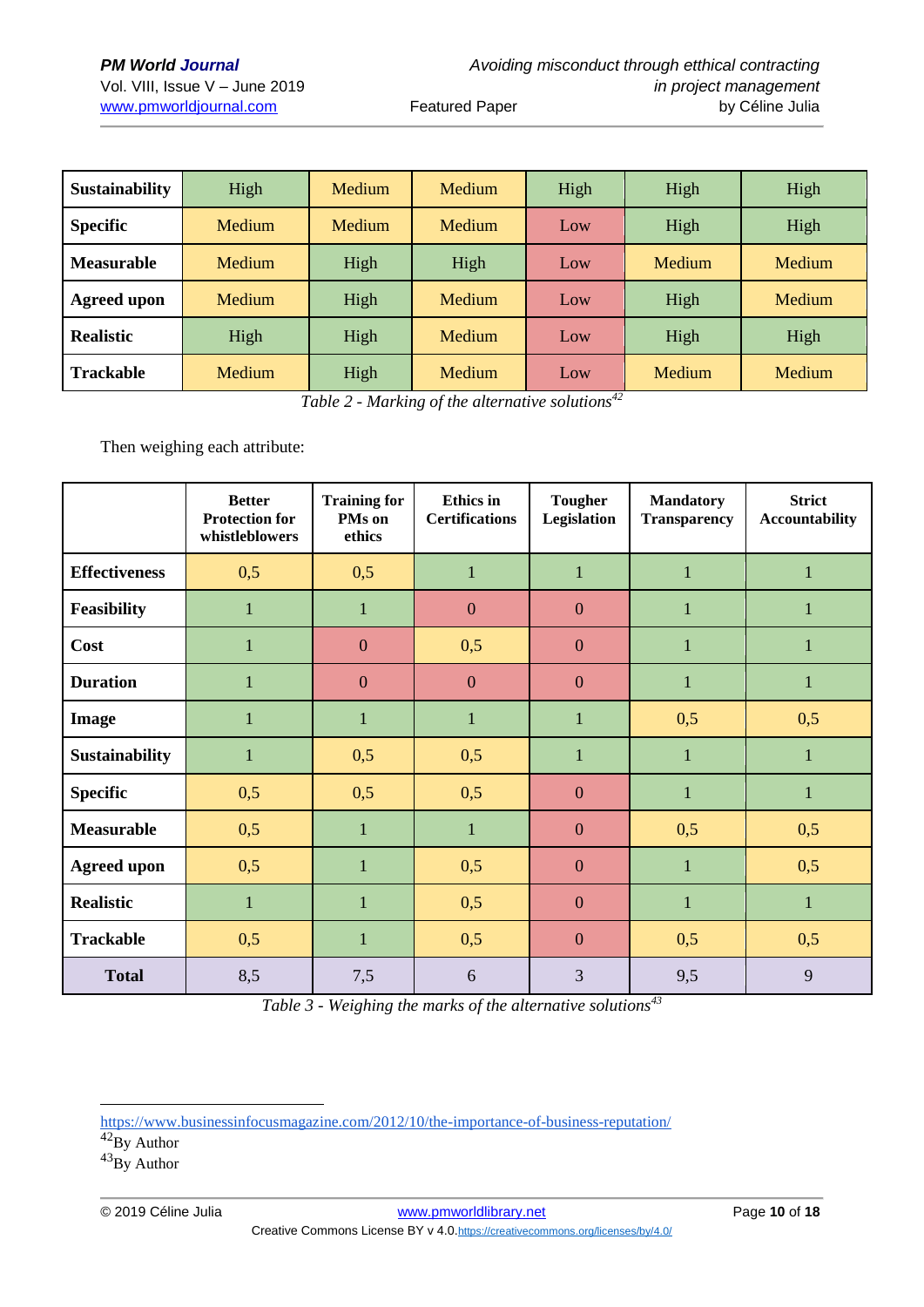Thanks to these results, and since the minimum acceptable level is <8.5, we are now able to determine which alternatives can be eliminated. Therefore, we will not analyse "ethics in certifications", "tougher legislation", and "Training for PMs on ethics".

The best alternatives are "Better protection for whistleblowers", "Mandatory transparency", and "Strict accountability".

## **FINDINGS**

#### **Step 5: Rank order summary**

Thanks to an additive weighting technique<sup>44</sup> that compares the attributes and the alternatives weights, we will summarize the rank order of our 3 remaining alternatives, that is to say "Protection for whistleblowers", "Transparency" and "Accountability".

|                       | Step 1              | Step 2                   | <b>Protection for</b><br>whistleblowers |            | <b>Transparency</b> |            | <b>Accountability</b> |         |
|-----------------------|---------------------|--------------------------|-----------------------------------------|------------|---------------------|------------|-----------------------|---------|
|                       | Relative<br>ranking | Normalized<br>weight (A) | (B)                                     | $(A)^*(B)$ | (C)                 | $(A)^*(C)$ | (D)                   | (A)*(D) |
| <b>Effectiveness</b>  | 10                  | 0.18                     | 0.5                                     | 0.09       |                     | 0,18       |                       | 0,18    |
| Feasibility           | 9                   | 0,16                     |                                         | 0,16       |                     | 0,16       |                       | 0,16    |
| <b>Agreed upon</b>    | 8                   | 0, 14                    | 0.5                                     | 0,07       |                     | 0,14       | 0, 5                  | 0,07    |
| <b>Realistic</b>      |                     | 0,13                     |                                         | 0,13       |                     | 0,13       |                       | 0,13    |
| <b>Sustainability</b> | 6                   | 0, 11                    | ۰                                       | 0,11       |                     | 0,11       |                       | 0,11    |
| Image                 | 5                   | 0.09                     |                                         | 0,09       | 0,5                 | 0.045      | 0.5                   | 0.045   |
| Cost                  | 4                   | 0.07                     | ۰                                       | 0.07       |                     | 0.07       |                       | 0,07    |
| <b>Specific</b>       | 3                   | 0,06                     | 0,5                                     | 0,03       |                     | 0.06       |                       | 0,06    |
| <b>Measurable</b>     | 2                   | 0,04                     | 0.5                                     | 0.02       | 0.5                 | 0.02       | 0.5                   | 0,02    |
| <b>Trackable</b>      |                     | 0,02                     | 0,5                                     | 0.01       | 0,5                 | 0.01       | 0.5                   | 0,01    |
| <b>Duration</b>       | 0                   |                          |                                         | 0          |                     | o          |                       |         |
| Total                 | 55                  |                          |                                         | 0.780      | 0.925               |            | 0.855                 |         |

Table 4 - *Alternatives rank order<sup>45</sup>*

This method allows us to have a more detailed raking. Now, we know that "**mandatory transparency**" is the best solution, but "clear accountability" and "protection for whistleblowers" are not far below.

### **Step 6: Selection of the preferred alternative**

From best to worst, here is the ranking stated in step 5 of the alternatives:

<sup>44</sup>Sullivan, Wickes & Kroelling (2014) Engineering Economics 15th. Adaptation from planning planet. Retrieved from:<http://www.planningplanet.com/guild/gpccar/managing-change-the-owners-perspective>

<sup>&</sup>lt;sup>45</sup>By Author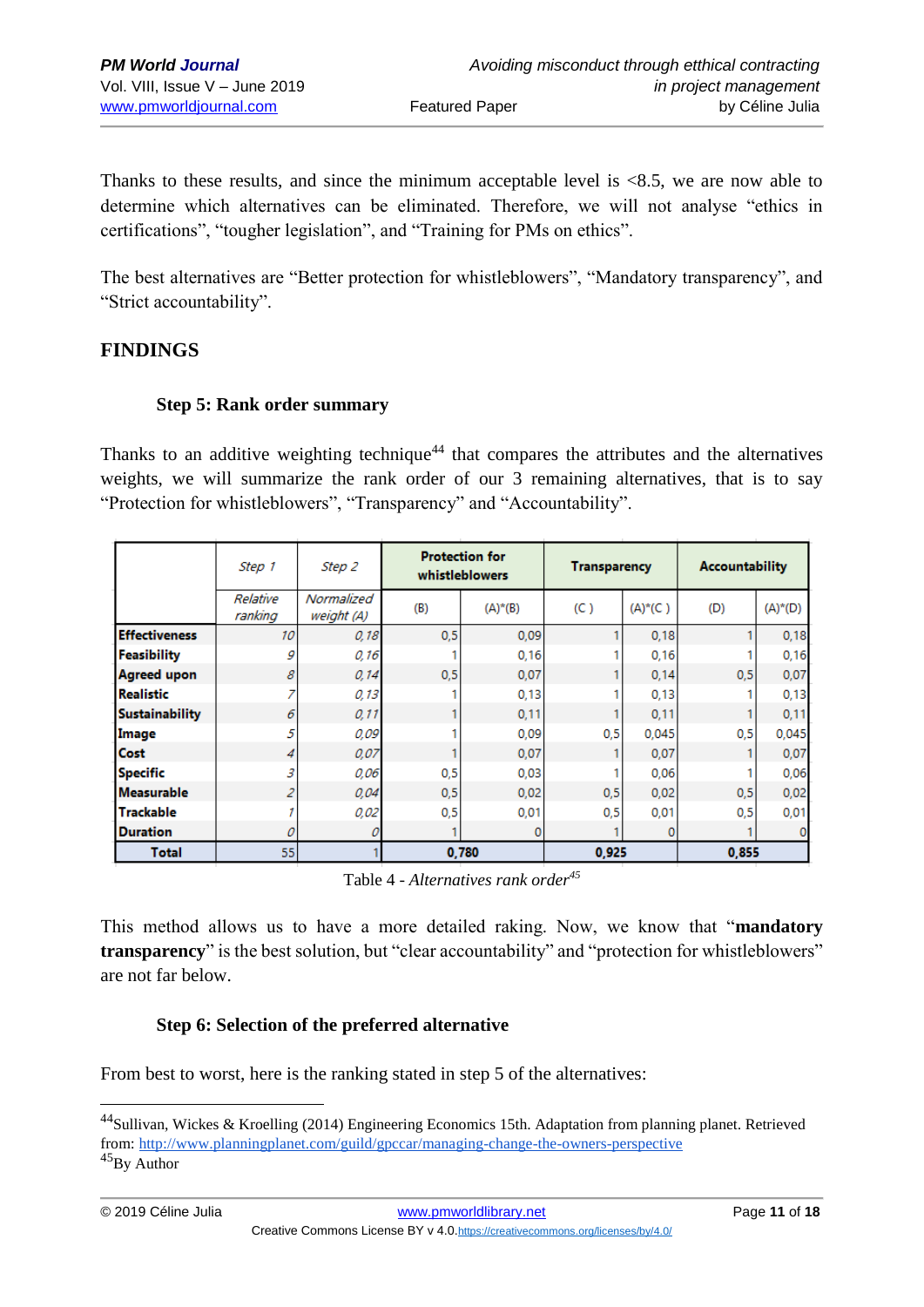

*Table 5 - Rank order of the 3 best alternatives<sup>46</sup>*

Because "Protection for whistleblowers" has a lower score than "Mandatory transparency" and "Clear accountability", we will not keep that alternative.

Our two remaining alternatives each had a score of 9.5 and 9 respectively, as seen in step 4; whereas the worst solution had a score of 3.

- For Accountability:  $9/3=3 \times 100 = 300\%$ . That means this solution is a better choice by 300% than the others.
- For Transparency:  $9.5/3=3.16 \times 100 = 316\%$ . That means this solution is a better choice by **316%** than the others.

This can also be explained by the fact that they can be implemented at corporate level, and as seen in step 4, easy and inexpensive to implement.

Transparency is a key measure to "prevent corruption and enhance accountability"<sup>47</sup>. For the OECD, transparency is the number 1 measure to avoid misconduct. It applies to every level of the company and, when dealing with contracts in a project environment, it requires strict recording of information from all employees whatever their hierarchical position. Although transparency

<sup>&</sup>lt;sup>46</sup>By Author

<sup>&</sup>lt;sup>47</sup>Enhancing Integrity in public procurement: a checklist. OECD. Retrieved from <http://www.oecd.org/gov/41760991.pdf>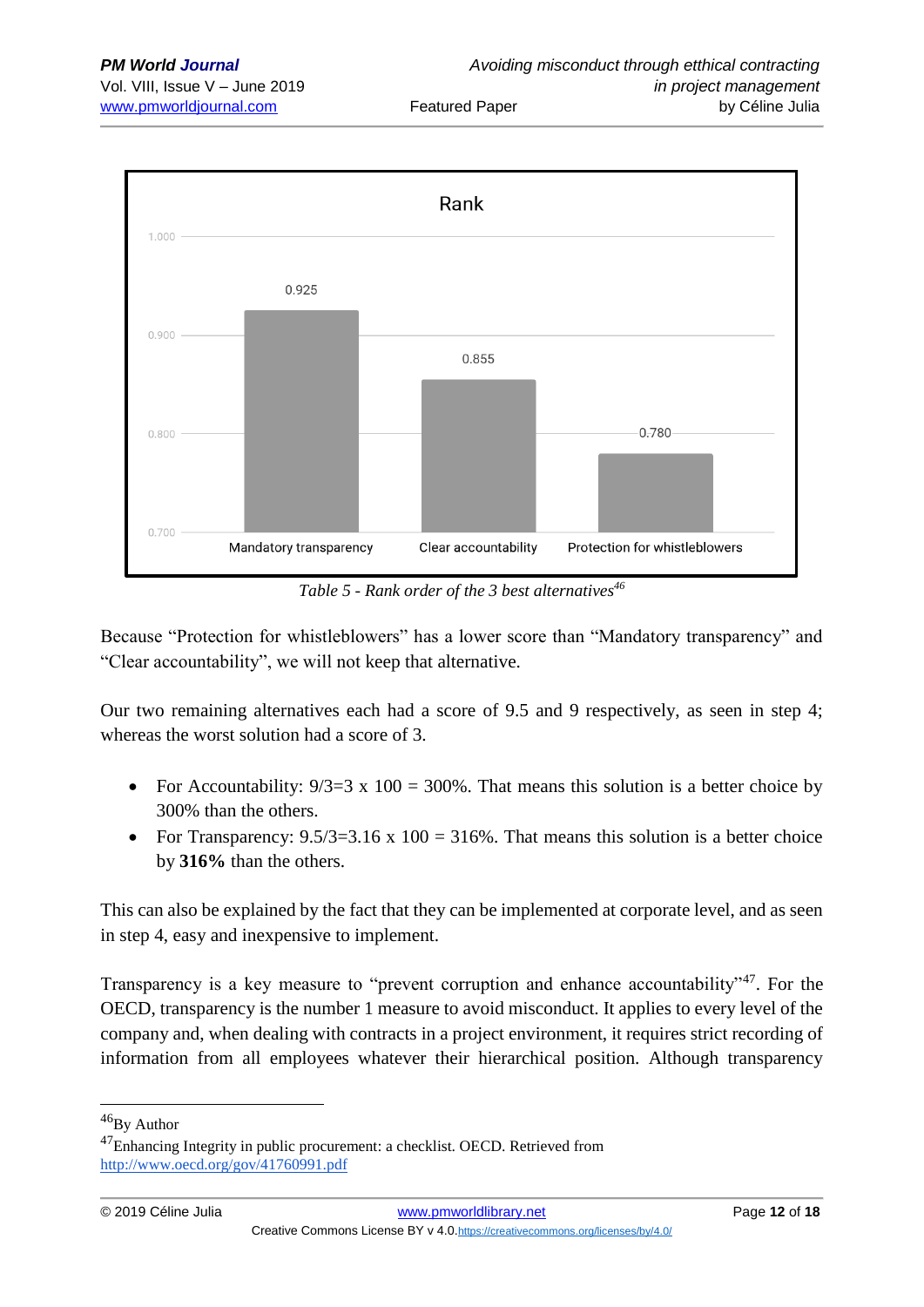makes information more accessible, it does not imply the divulgation of confidential information to the wrong people.

Accountability is making sure each employee, according to their position, know they have moral duties and are responsible for the consequences of their actions. Also, "accountability is the readiness or preparedness to give an explanation or justification to stakeholders for one's judgments, intentions, and actions."<sup>48</sup>

Although both are very closely linked together, we will focus on **mandatory transparency**, since there can't be good accountability without transparency.

#### **Step 7: Effects of the solution**

Now that we know that Transparency is the best solution to avoid misconduct, we will use the Kurt Lewin force field analysis tool. "The idea behind Force Field Analysis is that situations are maintained by an equilibrium between forces that drive change and others that resist change"<sup>49</sup>.



*Table 6 - Kurt Lewin Force field analysis*<sup>50</sup>

<sup>&</sup>lt;sup>48</sup>Ethical principles of Responsibility and accountability. Page Center Training. Retrieved from [https://pagecentertraining.psu.edu/public-relations-ethics/ethics-in-crisis-management/lesson-1-prominent-ethical](https://pagecentertraining.psu.edu/public-relations-ethics/ethics-in-crisis-management/lesson-1-prominent-ethical-issues-in-crisis-situations/ethical-principles-of-responsibility-and-accountability/)[issues-in-crisis-situations/ethical-principles-of-responsibility-and-accountability/](https://pagecentertraining.psu.edu/public-relations-ethics/ethics-in-crisis-management/lesson-1-prominent-ethical-issues-in-crisis-situations/ethical-principles-of-responsibility-and-accountability/)

<sup>49</sup>Kurt Lewin force field analysis. Mindtools. Retrieved from

[https://www.mindtools.com/pages/article/newTED\\_06.htm](https://www.mindtools.com/pages/article/newTED_06.htm)

 $50By$  Author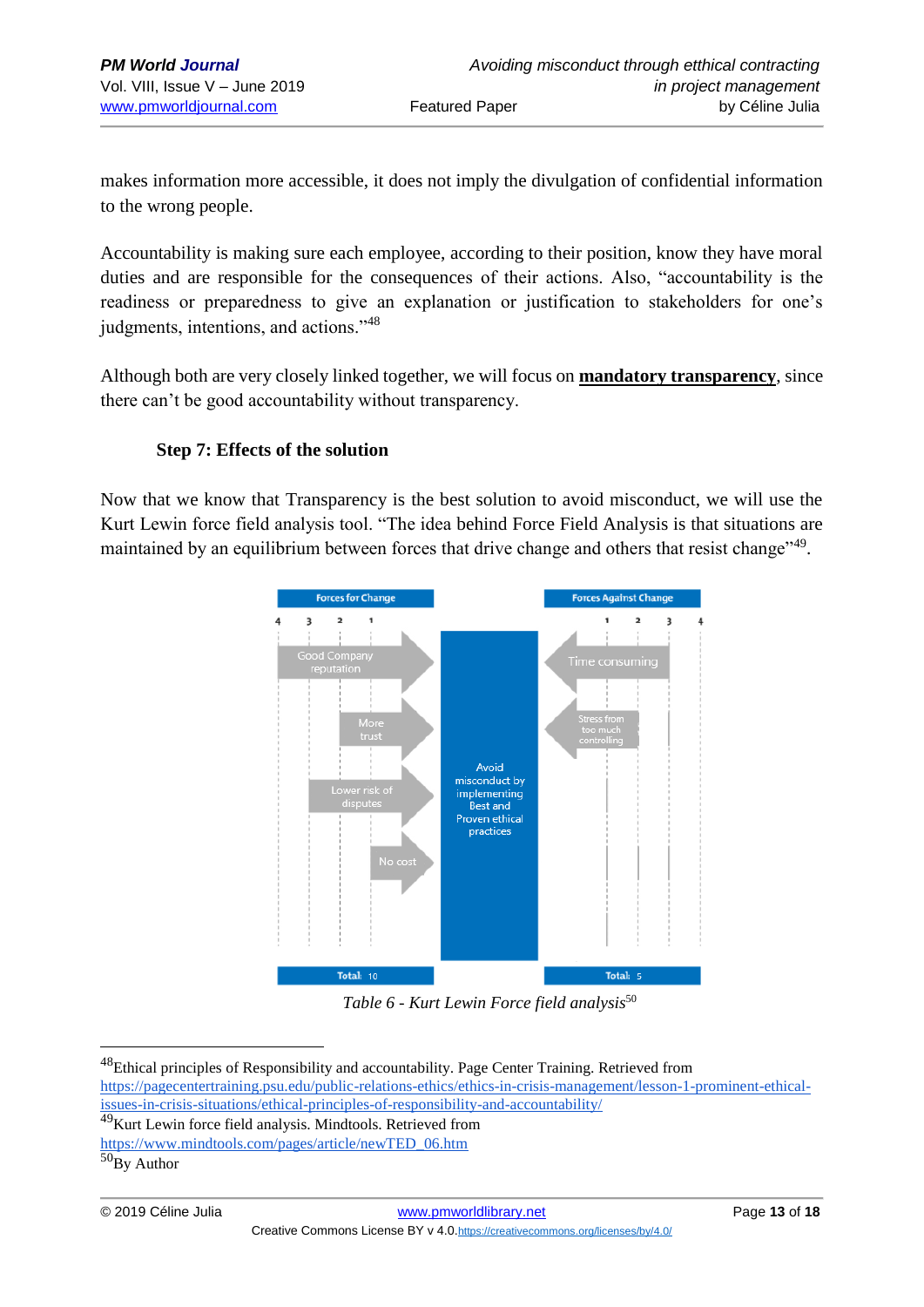Thanks to this tool, we can see that the forces for change outweigh the forces against change twice. In other words, implementing strict transparency in order to avoid misconduct has much more benefits than drawbacks.

## **CONCLUSION**

The goal of this paper was to answer the following question: What ethical standards are considered to be "best tested and proven" practices for project managers to follow or adopt? And what is the best alternative to avoid misconduct?

Through this paper, we have identified and explained the following alternatives: Better protection for whistleblowers, Training for PMs on ethics, Ethics in certifications, Tougher legislation, Mandatory Transparency and Strict accountability.

Thanks to the selection of criteria and weighting techniques, we were able to eliminate options and concentrate on the best alternative solution which was "mandatory transparency". When employees are accountable for their actions and are required to share information with their supervisors, misconduct can be avoided. Therefore, they are more likely to behave ethically, since their reputation, as well as their companies, are at stake. Of course, it is recommended that such measures are supported by strict internal policies such as protection for whistleblowers.

## BIBLIOGRAPHY (38)

Banking Industry one of UK's 'most unethical sectors'. (2018, May 16). Retrieved from [https://www.edie.net/news/9/UK-banks--fossil-fuel-funding-hindering-Paris-Agreement-progress-](https://www.edie.net/news/9/UK-banks--fossil-fuel-funding-hindering-Paris-Agreement-progress--report-finds/) [report-finds/](https://www.edie.net/news/9/UK-banks--fossil-fuel-funding-hindering-Paris-Agreement-progress--report-finds/)

Ethics in Finance: why is it such a problem? (2015, October 20). Retrieved from <http://www.europeanfinancialreview.com/?p=4904>

The Danske Bank scandal is the tip of the iceberg. (2018, October 8). Retrieved from [https://foreignpolicy.com/2018/10/08/the-danske-bank-scandal-is-the-tip-of-the-iceberg-money](https://foreignpolicy.com/2018/10/08/the-danske-bank-scandal-is-the-tip-of-the-iceberg-money-laundering-estonia-denmark-regulation-financial-crime/)[laundering-estonia-denmark-regulation-financial-crime/](https://foreignpolicy.com/2018/10/08/the-danske-bank-scandal-is-the-tip-of-the-iceberg-money-laundering-estonia-denmark-regulation-financial-crime/)

Top 10 Unethical Business Actions. (2011, September 13). Retrieved from <https://listverse.com/2011/09/13/top-10-unethical-business-actions/>

Bid Shopping/Bid Peddling : What It Is, Why It Hurts, and What Can Be Done About It? (2015, December). Retrieved from [https://www.slideshare.net/KeglerBrown/bid-shopping-bid-peddling](https://www.slideshare.net/KeglerBrown/bid-shopping-bid-peddling-what-it-is-why-it-hurts-and-what-can-be-done-about-it)[what-it-is-why-it-hurts-and-what-can-be-done-about-it](https://www.slideshare.net/KeglerBrown/bid-shopping-bid-peddling-what-it-is-why-it-hurts-and-what-can-be-done-about-it)

Bid shopping law and legal definition. (n/a). Retrieved from [https://definitions.uslegal.com/b/bid](https://definitions.uslegal.com/b/bid-shopping/)[shopping/](https://definitions.uslegal.com/b/bid-shopping/)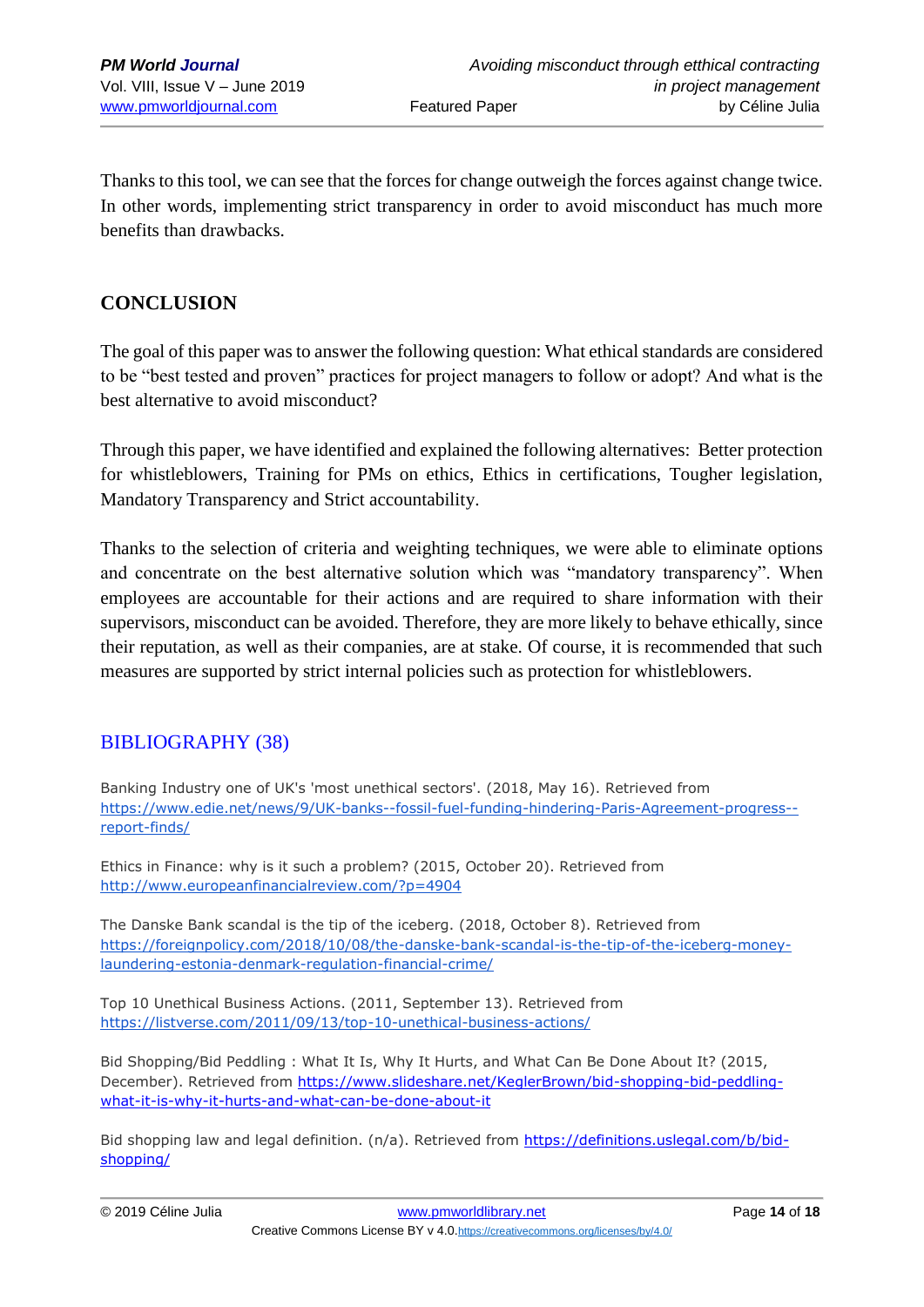Why ethical people make unethical choices. (2016, December 16). Retrieved from <https://hbr.org/2016/12/why-ethical-people-make-unethical-choices>

Ethics. (n/a). Retrieved from <https://en.wikipedia.org/wiki/Ethics>

Ethical implications in contracts. (n/a). Retrieved from [https://en.wikipedia.org/wiki/Ethical\\_implications\\_in\\_contracts](https://en.wikipedia.org/wiki/Ethical_implications_in_contracts)

Francesca Gina (2015). Understanding ordinary unethical behavior: why people who value morality act immorally. *Current Opinion in Behavioral Sciences*, 3:107–111

W14\_SJP\_Forecasts Part 6. (2017, August 28). Retrieved from [https://js-pag-cert-](https://js-pag-cert-2017.com/w14_sjp_forecasts-part-6/)[2017.com/w14\\_sjp\\_forecasts-part-6/](https://js-pag-cert-2017.com/w14_sjp_forecasts-part-6/)

W5 – ABM- Assessment of Productivity and Learning Curve for Trestle Barrier Wall Construction at SPJ – 12B. (2017, September 1). Retrieved from [http://emeraldaace2017.com/2017/09/01/w5-abm](http://emeraldaace2017.com/2017/09/01/w5-abm-assessment-of-productivity-and-learning-curve-for-trestle-barrier-wall-construction-at-spj-12b/)[assessment-of-productivity-and-learning-curve-for-trestle-barrier-wall-construction-at-spj-12b/](http://emeraldaace2017.com/2017/09/01/w5-abm-assessment-of-productivity-and-learning-curve-for-trestle-barrier-wall-construction-at-spj-12b/)

20 Countries Where Bribery In Business Is Common Practice. (2017, April 25) Retrieved from [https://www.worldatlas.com/articles/20-countries-where-bribery-in-business-is-common](https://www.worldatlas.com/articles/20-countries-where-bribery-in-business-is-common-practice.html)[practice.html](https://www.worldatlas.com/articles/20-countries-where-bribery-in-business-is-common-practice.html)

The importance of being ethical in project management. (2017, January 24). Retrieved from <https://www.techrepublic.com/article/the-importance-of-being-ethical-in-project-management/>

Laws Concerning Unethical Business Practices & Breaches in Contracts. (n/a). Retrieved from [https://yourbusiness.azcentral.com/laws-concerning-unethical-business-practices-breaches-contracts-](https://yourbusiness.azcentral.com/laws-concerning-unethical-business-practices-breaches-contracts-25988.html)[25988.html](https://yourbusiness.azcentral.com/laws-concerning-unethical-business-practices-breaches-contracts-25988.html)

Ethical Contracting: Is It Possible? (2018, February). Retrieved from <https://www.ecmag.com/section/your-business/ethical-contracting-it-possible>

Ethical Contracting: 5 Ways Contracts and Strategic Sourcing Can Support Your Company's Ethics Goals. (2018, July 30). Retrieved from <https://apttus.com/blog/5-ways-contracts-and-procurement-can-support-your-company-ethics-goals/>

10 Benefits of Managing Ethics in the Workplace. (2010, October 23). Retrieved from [https://managementhelp.org/blogs/business-ethics/2010/10/23/10-benefits-of-managing-ethics-in](https://managementhelp.org/blogs/business-ethics/2010/10/23/10-benefits-of-managing-ethics-in-the-workplace/)[the-workplace/](https://managementhelp.org/blogs/business-ethics/2010/10/23/10-benefits-of-managing-ethics-in-the-workplace/)

Enhancing Integrity in public procurement: a checklist. OECD. Retrieved from <http://www.oecd.org/gov/41760991.pdf>

The Importance of Business Reputation. (n/a). Retrieved from <https://www.businessinfocusmagazine.com/2012/10/the-importance-of-business-reputation/>

The Advantages of Ethical Behavior in Business (2018, June 29). Retrieved from <https://smallbusiness.chron.com/advantages-ethical-behavior-business-21067.html>

The importance of time tracking in project management. Retrieved from <http://www.projectcoordinator.net/en/blog/the-importance-of-time-tracking-in-project-management>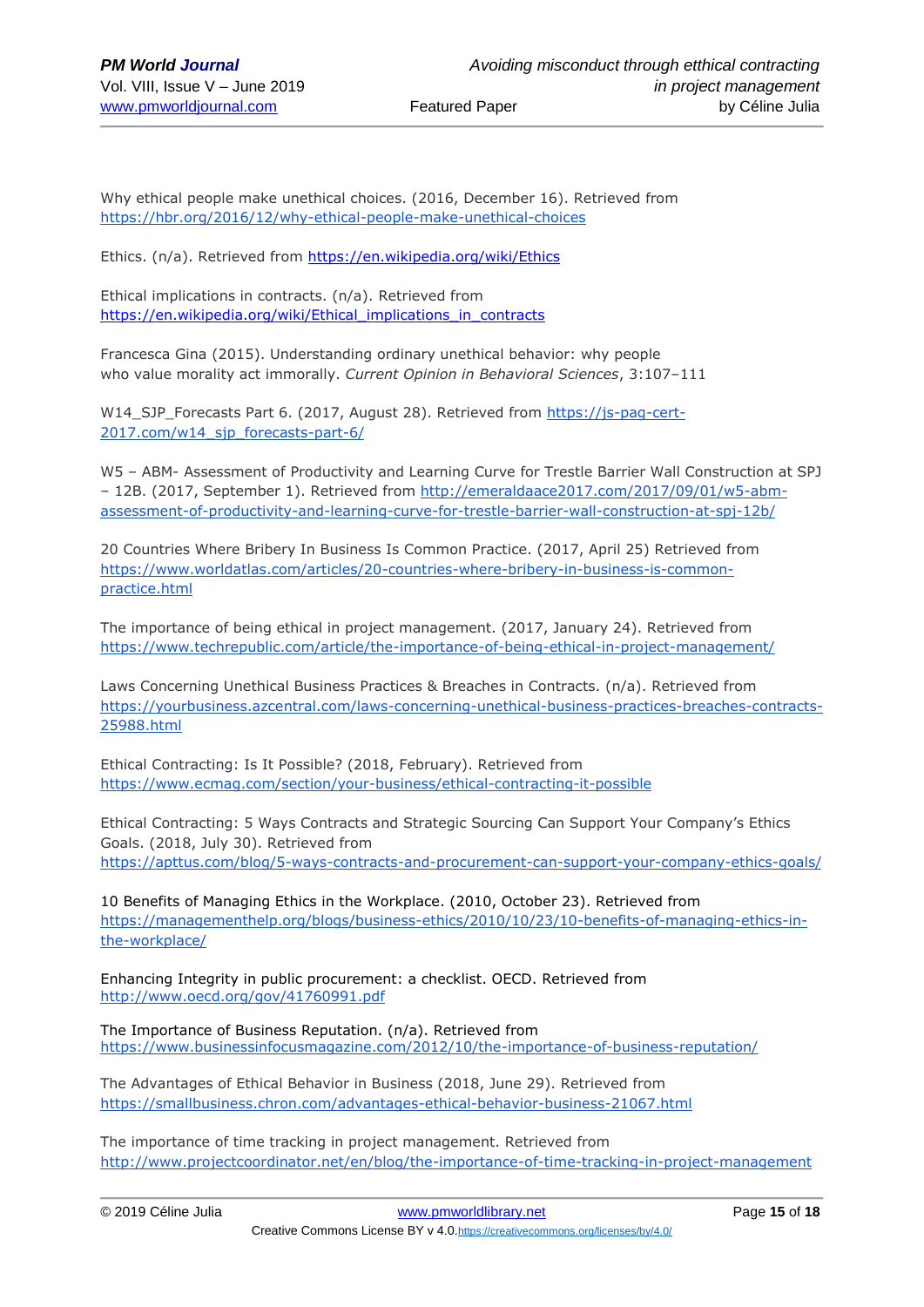How much does it cost to be ethical? (2013, November 11). Retrieved from [https://blog.iese.edu/ethics/2013/11/28/how-much-does-it-cost-to-be-ethical-what-is-the-cost-of](https://blog.iese.edu/ethics/2013/11/28/how-much-does-it-cost-to-be-ethical-what-is-the-cost-of-corruption/)[corruption/](https://blog.iese.edu/ethics/2013/11/28/how-much-does-it-cost-to-be-ethical-what-is-the-cost-of-corruption/)

Do Stronger Laws Prevent Corporate Crime? (2007, April 1). Retrieved from <https://sloanreview.mit.edu/article/do-stronger-laws-prevent-corporate-crime/>

Code of Ethics for Compliance and Ethics Professionals. The Society of Corporate Compliance and Ethics. Retrieved from

[http://www.corporatecompliance.org/Portals/1/PDF/Resources/SCCECodeOfEthics\\_English.pdf](http://www.corporatecompliance.org/Portals/1/PDF/Resources/SCCECodeOfEthics_English.pdf)

AACE Canon of Ethics. Retrieved from [http://web.aacei.org/about-aace/govdocuments/canon-of](http://web.aacei.org/about-aace/govdocuments/canon-of-ethics)[ethics](http://web.aacei.org/about-aace/govdocuments/canon-of-ethics)

IPMA Code of Ethics and Professional Conduct. Retrieved from [https://www.ipma.world/assets/IPMA-](https://www.ipma.world/assets/IPMA-Code-of-Ethics-and-Professional-Conduct.pdf)[Code-of-Ethics-and-Professional-Conduct.pdf](https://www.ipma.world/assets/IPMA-Code-of-Ethics-and-Professional-Conduct.pdf)

Ethics in Project Management, APM. Retrieved from [https://www.apm.org.uk/resources/find-a](https://www.apm.org.uk/resources/find-a-resource/ethics-in-project-management/)[resource/ethics-in-project-management/](https://www.apm.org.uk/resources/find-a-resource/ethics-in-project-management/)

Guild Code of Ethics. Retrieved from<http://www.planningplanet.com/guild/code-of-ethics>

Kurt Lewin force field analysis. Mindtools. Retrieved from [https://www.mindtools.com/pages/article/newTED\\_06.htm](https://www.mindtools.com/pages/article/newTED_06.htm)

Ethical principles of Responsibility and accountability. Page Center Training. Retrieved from [https://pagecentertraining.psu.edu/public-relations-ethics/ethics-in-crisis-management/lesson-1](https://pagecentertraining.psu.edu/public-relations-ethics/ethics-in-crisis-management/lesson-1-prominent-ethical-issues-in-crisis-situations/ethical-principles-of-responsibility-and-accountability/) [prominent-ethical-issues-in-crisis-situations/ethical-principles-of-responsibility-and-accountability/](https://pagecentertraining.psu.edu/public-relations-ethics/ethics-in-crisis-management/lesson-1-prominent-ethical-issues-in-crisis-situations/ethical-principles-of-responsibility-and-accountability/)

Sullivan, Wickes & Kroelling (2014) Engineering Economics 15th. Adaptation from planning planet. Retrieved from: [http://www.planningplanet.com/guild/gpccar/managing-change-the-owners](http://www.planningplanet.com/guild/gpccar/managing-change-the-owners-perspective)[perspective](http://www.planningplanet.com/guild/gpccar/managing-change-the-owners-perspective)

Implementing an effective corporate ethics policy (2014, June 1st). Retrieved from <https://www.fm-magazine.com/issues/2014/jun/20149701.html>

Corporate Image - Encyclopedia - Business Terms. Retrieved from <https://www.inc.com/encyclopedia/corporate-image.html>

Does running a business ethically add value or cost? (2012). Retrieved from [https://www.goodcorporation.com/fr/business-ethics-debates/does-running-a-business-ethically-add](https://www.goodcorporation.com/fr/business-ethics-debates/does-running-a-business-ethically-add-value-or-cost/)[value-or-cost/](https://www.goodcorporation.com/fr/business-ethics-debates/does-running-a-business-ethically-add-value-or-cost/)

Managing for organizational integrity. Harvard Business Review (1994, March). Retrieved from <https://hbr.org/1994/03/managing-for-organizational-integrity>

Build Management Competency. Glenn Butts. (2010, September). Retrieved from [http://www.build-project-management-competency.com/wp-content/uploads/2010/09/Glenn.Butts-](http://www.build-project-management-competency.com/wp-content/uploads/2010/09/Glenn.Butts-Mega-Projects-Estimates.pdf)[Mega-Projects-Estimates.pdf](http://www.build-project-management-competency.com/wp-content/uploads/2010/09/Glenn.Butts-Mega-Projects-Estimates.pdf)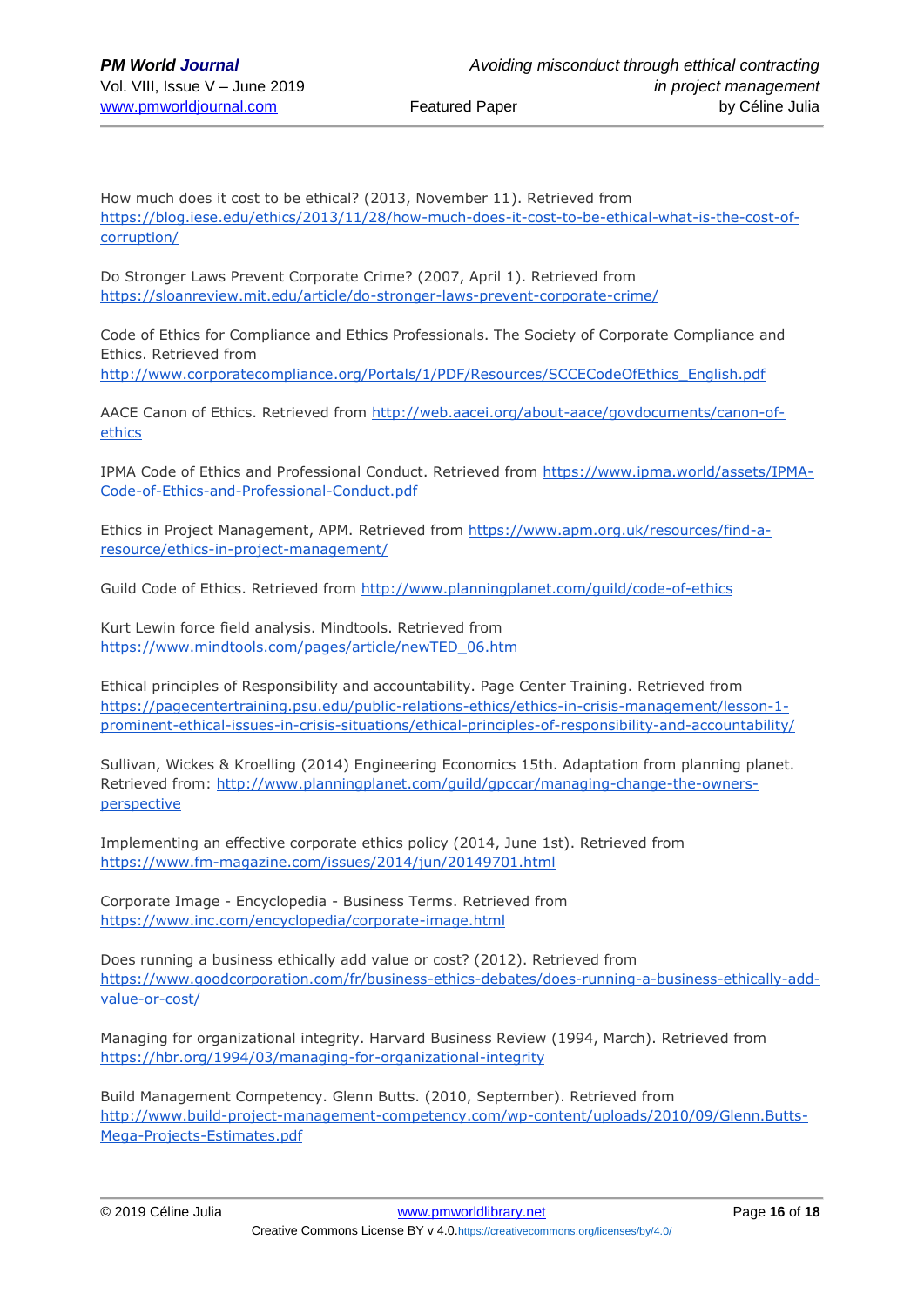Ethics in procurement. UN. Retrieved from<https://www.ungm.org/Areas/Public/pph/ch04s04.html>

Corruption in procurement. Retrieved from

[https://www2.gwu.edu/~clai/training\\_programs/Regulatory\\_Programs/Spring\\_2011/Apr\\_2011\\_Chris](https://www2.gwu.edu/~clai/training_programs/Regulatory_Programs/Spring_2011/Apr_2011_Chris_Yukins.pdf) [\\_Yukins.pdf](https://www2.gwu.edu/~clai/training_programs/Regulatory_Programs/Spring_2011/Apr_2011_Chris_Yukins.pdf)